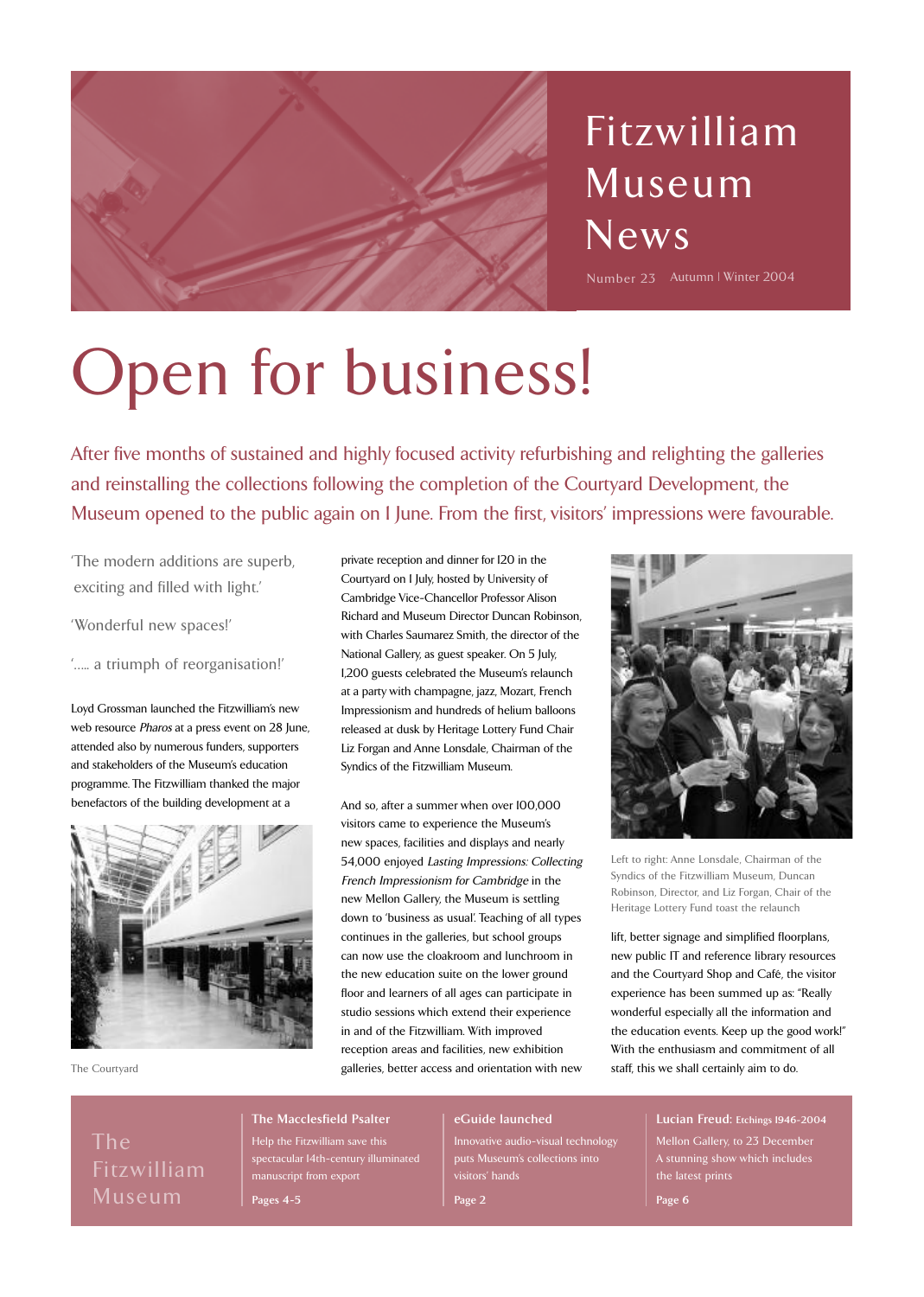# From the Director

First and foremost, THANKS, to everyone who contributed in all kinds of ways to the successful completion of the Courtyard Development. By all accounts I have heard or read, the re-opening of the Museum in the summer was a resounding success; John Miller + Partners' extension, along with their remodelling of existing spaces, has been widely and justly acclaimed.

It not only fulfils the difficult and exacting brief, it does so with elegance and ingenuity. Floor by floor it has augmented and transformed our spaces, for education and exhibitions, for care of the collections and visitors' services. So now the rest is up to us, to demonstrate the value of the project by the best possible use of our enhanced facilities.

The publication in June of the Chancellor's Spending Review included three items of potential benefit to this and other museums. For the East of England, the news that the Department for Culture Media and Sport gives the highest priority to full funding for all of its regional hubs is particularly encouraging; for three years we and our partners in Colchester, Luton and Norwich have been capacity building with the initial allocations we received as 'hubs-in-waiting.' A green light from 2006 onwards would allow us to fulfil the high expectations we share with

government for museums for all. There are several references in the Spending Review to the Report which the Treasury commissioned from Sir Nicholas Goodison. For museums like ours, with an active acquisitions policy, the pledge to augment the meagre resources of the National Heritage Memorial Fund is most welcome, especially at a time when the Heritage Lottery Fund seems to be more interested in issues of access than the primacy of works of art per se. Finally, for University Museums, after four years of campaigning by sympathisers across the political spectrum, the government has signalled its intention of extending to us the same concessions over VAT that apply to national and local authority museums.

Thanks principally to the DCMS/Wolfson Foundation Museums and Galleries Improvement Fund and to the Heritage Lottery Fund in the East of England, work has begun on the renovation of the Egyptian galleries this autumn. Behind the scenes, work continues to return many thousands of objects in the departments of Antiquities and Applied Arts to the reserves and accessible storage. Meanwhile, plans to restore the twentieth century gallery, which occupies the top floor of the 1966 extension next to the Adeane and Mellon Galleries, are under discussion together with the conversion of the Graham Robertson Room into a study room for prints, drawings and manuscripts. In other words, we have no intention of resting on our Courtyard laurels; far from it, the success of the Courtyard is directly responsible for the ambitious programme of improvements which will keep us busy for some considerable time to come.

**Duncan Robinson**

### Innovative eGuide puts Museum 's collections into visitors' hands

eGuide – the Fitzwilliam's new interactive, multimedia guide, designed to inform and entertain visitors of all ages and interests - was launched for public use in the galleries in October. Information is provided on hand-held computers with a touch screen and triggered by electronic tags positioned around the Museum.

As well as audio commentaries, eGuide offers the user supplementary images, interactive animations, video and music. Through the hand-held computer, comparisons and contrasts are made between objects from different areas of the collections and different locations within the museum, including works that are rarely on display.

eGuides are available to visitors, free of charge for an initial trial period, from the desk at the Museum's main entrance, where staff are on hand to advise on use. Initially, twenty features have been developed to give a broad overview of the Fitzwilliam's collections. These can be

taken as a whole tour or as two mini tours, covering the museum's upper and lower floors. Each feature is, however, self-contained and the visitor need not follow a set route. The next set of thirty features is currently being created, and it is hoped that future developments will include provision for non-English speakers, families and visitors with disabilities.

The project has been funded by NESTA (National Endowment for Science, Technology and the Arts), Toshiba kindly donated the hardware: 15 Pocket PC e800s and Cambridgebased company Hypertag developed the "point and click" electronic tag technology.



eGuide in use in front of Domenico Veneziano, Annunciation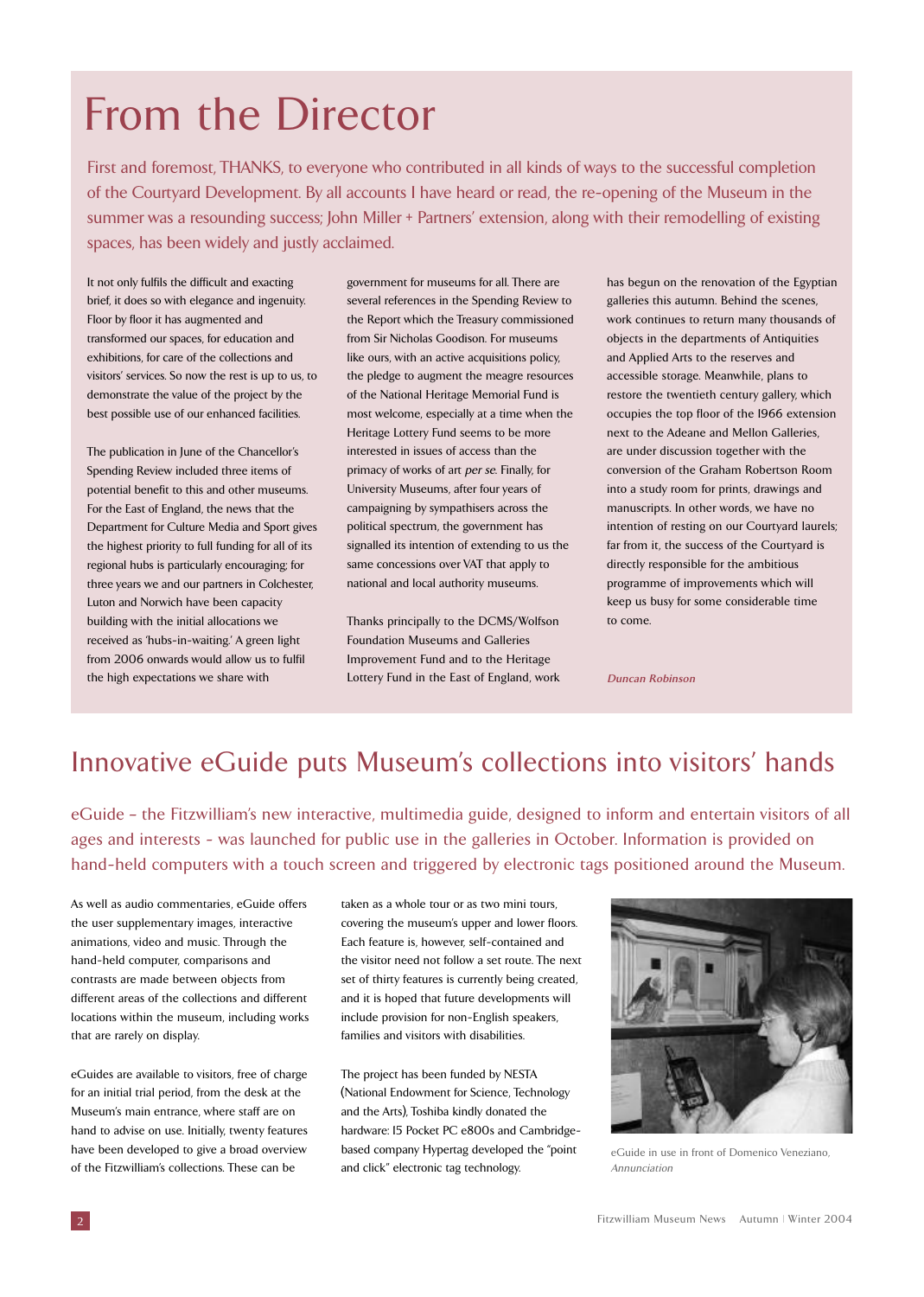

# Searching the stairs for oysters

**Frances Sword, Head of Education, writes about new facilities and new opportunities**

Next time you are enjoying a coffee in the Museum café, or are browsing in the shop, look across the Courtyard space and you will see an elegant spiral glass staircase. Go down and you will find yourself in the lobby of the Museum's new education suite: a brand new studio, seminar room and schools' lunch room which are transforming all we can offer to everyone we work with.

In the Education Department we have one overarching aim: to involve and excite the broadest span of people in the delights of the collections. Before the opening of the Courtyard Development the type of activities we could offer were severely limited as everything had to take place in the galleries. With our new spaces come new potential, new opportunities, new directions and we are working towards an active programme which is as varied as our audiences.

The studio was launched by filling it with music. Alison Nichols (harp) and Philippe

Honoré (violin) performed and discussed Impressionist music during our first day-course More Than Pretty Pictures. Then it was filled with children attending the Museum's summer holiday workshops. Led by Denise Casanova, they learned clay modelling techniques that enabled them to reinterpret stories expertly told in the galleries. This autumn has seen drawing day-courses, combining life drawing taught from the model with teaching in the galleries from drawings on display in the exhibitions Lasting Impressions: Collecting French Impressionism for Cambridge and Lucian Freud: Etchings 1946-2004.

This combination of looking and doing was also the driving force behind our new Family Fitz Kits which contain attractive, child-centred activities that encourage children and adults to explore many areas of the museum. Any visiting family can pick up a Fitz Kit free at either entrance for use during their visit. The kits, which were made possible by funding from South

Cambridgehire District Council, have proved to be very popular. As one child wrote: "It's a fab idea, I liked it very much. It was fun finding things in the pictures and searching the stairs for oysters."

Fossils in the stairs are just a tiny part of the wonderful breadth this museum has to offer and we are working ever harder to encourage involvement with every aspect of it.



Life drawing class in the studio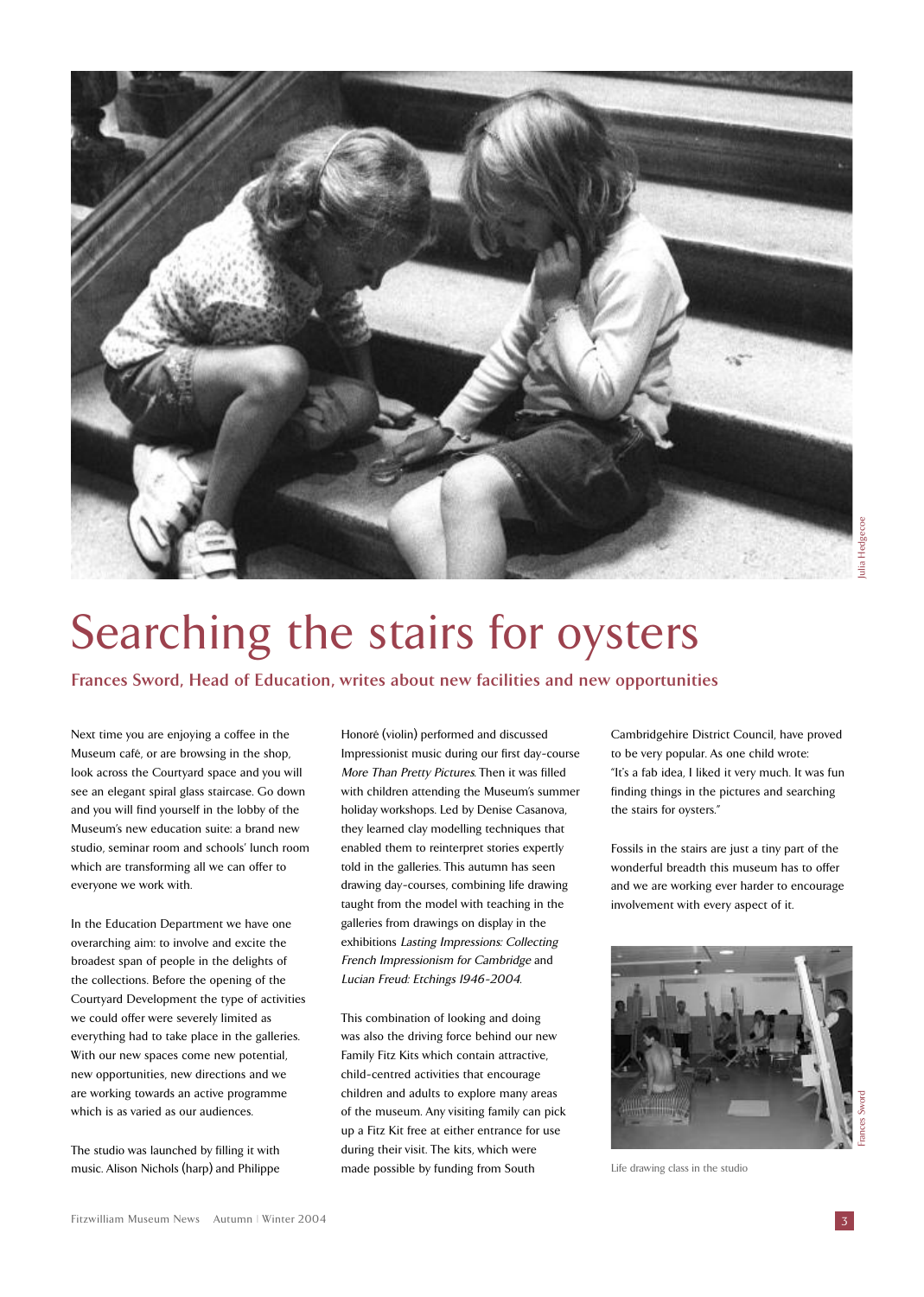'The Macclesfield Psalter is destined to play a central role in re-shaping our picture of medieval English art. … It opens wider than ever before a window into the real and imaginary worlds of late medieval England.'

Prof. Lucy Sandler, Gould Sheppard Professor of Art History Institute of Fine Arts, New York University

# Museum committed to saving **The Macclesfield Psalter** for the nation

With the generous support of the National Art Collections Fund (Art Fund), the Fitzwilliam Museum is embarking on a campaign to save for the nation the Macclesfield Psalter, the most distinctively English of all medieval illuminated manuscripts to be discovered in living memory. Completely unknown until earlier this year, this extraordinarily rich 14th-century manuscript, containing full-page miniatures, exquisite scenery and hundreds of borders decorated in gold and precious pigments, is one of the most lavishly illuminated manuscripts in existence. Produced in the 1320s for Gorleston, Suffolk, the Macclesfield Psalter is an example of the most characteristic late medieval manuscript: the private prayer book. The 252-leaf volume measures just 170 x 108 mm and combines devotional images with an unparalleled array of humorous marginal scenes. It is an outstanding example of East Anglian illumination and the content, techniques and materials used are all vital to the study, understanding and appreciation of medieval English art.

**'The Macclesfield Psalter is one of the richest and most beautiful examples of an early English illustrated book. It is a rare and very special insight into our medieval cultural life, and if anything deserves to stay in the country of its origin, this is it.'** Michael Palin, writer and broadcaster

The Psalter was sold at Sotheby's in June 2004 as part of the library of the Earls of Macclesfield. Despite a generous pledge of £400,000 from the Art Fund, the Fitzwilliam Museum was outbid by the Getty Museum in Los Angeles, which purchased the manuscript for £1,685,600. In August, the Reviewing Committee on the Export of Works of Art awarded a starred rating to the Psalter, signalling it to be a heritage object of extraordinary beauty and importance and recommended that every effort should be made to keep it in this country. Following the Committee's advice, and with the hope that a major UK institution would raise sufficient funds to acquire the manuscript, the Arts Minister placed a temporary export bar on it, recently extended until 10 February 2005.

**'I do not automatically support campaigns to keep works of art in England. But for the Macclesfield Psalter the case is open and shut: the Psalter was created in East Anglia and it will lose half its meaning if it is torn from its native roots.'**

Dr David Starkey, author, historian and broadcaster

The Fitzwilliam is committed to acquiring the Macclesfield Psalter and is delighted that the Art Fund has pledged £500,000 towards its purchase and launched a public appeal. The Museum has been able to commit £100,000 from its exiguous acquisition funds and the Friends of the Fitzwilliam Museum have pledged £50,000. The Fitzwilliam has also applied to the National Heritage Memorial Fund, which gives grants to protect items of outstanding importance to the nation's heritage, acting as a `fund of last resort`. In addition, donations from members of the public to support the acquisition of this outstanding manuscript will be vital to the success of the campaign to save the Macclesfield Psalter for the nation.

#### **What future for the Macclesfield Psalter at The Fitzwilliam Museum?**

While in private hands, the Macclesfield Psalter has suffered from heavy use and neglect. If acquired by the Fitzwilliam, its broken eighteenth-century binding would be replaced with a new one, providing the necessary support, flexibility and protection to preserve it in an optimal condition. While disbound for conservation, the manuscript would be digitised for future research, teaching and a wide range of printed and electronic publications, and sample-free pigment analysis carried out.

From July to December 2005, the Macclesfield Psalter would be the centrepiece of The Cambridge Illuminations , a major exhibition of some 200 of Cambridge's most celebrated manuscripts representing ten centuries of medieval and renaissance art. The Macclesfield Psalter would represent the East Anglian school at its zenith, its leaves mounted and displayed individually in a gallery of its own offering visitors the intimate experience of the manuscript enjoyed by its original owners. The Psalter would then feature prominently in the permanent display of the Fitzwilliam's Medieval and Renaissance gallery and in the Museum's educational programmes.

#### **Stop Press...**

On 19 November, the National Heritage Memorial Fund announced the award of a generous grant of £860,000 towards the purchase of the Macclesfield Psalter.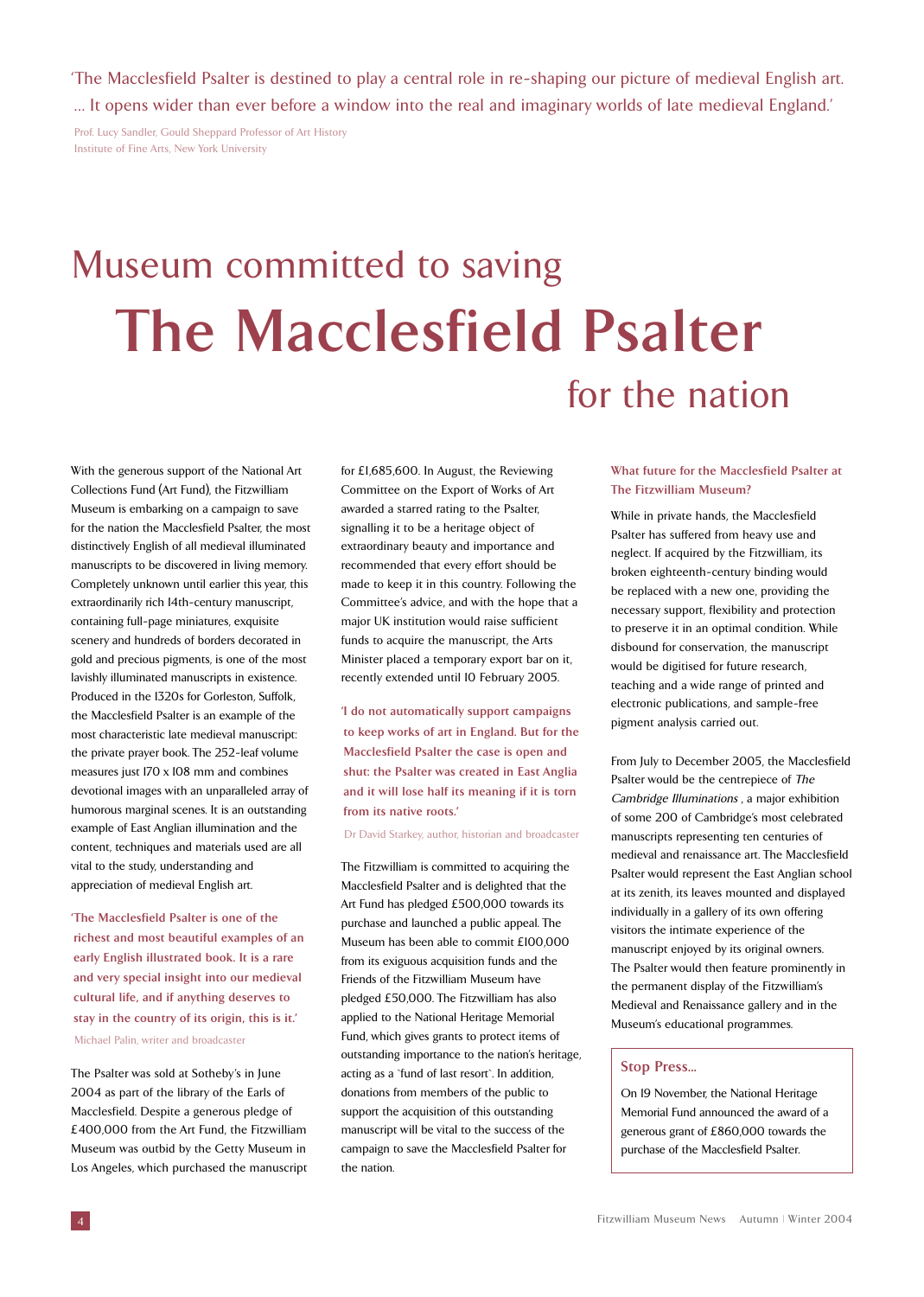

### **How you can help**

If you would like to support the campaign to save the Macclesfield Psalter for the nation for the benefit of present and future generations, **donations** may be sent to:

Sharon Maurice, Development Officer, The Fitzwilliam Museum, Trumpington Street, Cambridge CB2 1RB; telephone: 01223 332939; email: sdm25@cam.ac.uk. Cheques should be made payable to 'The Fitzwilliam Museum'.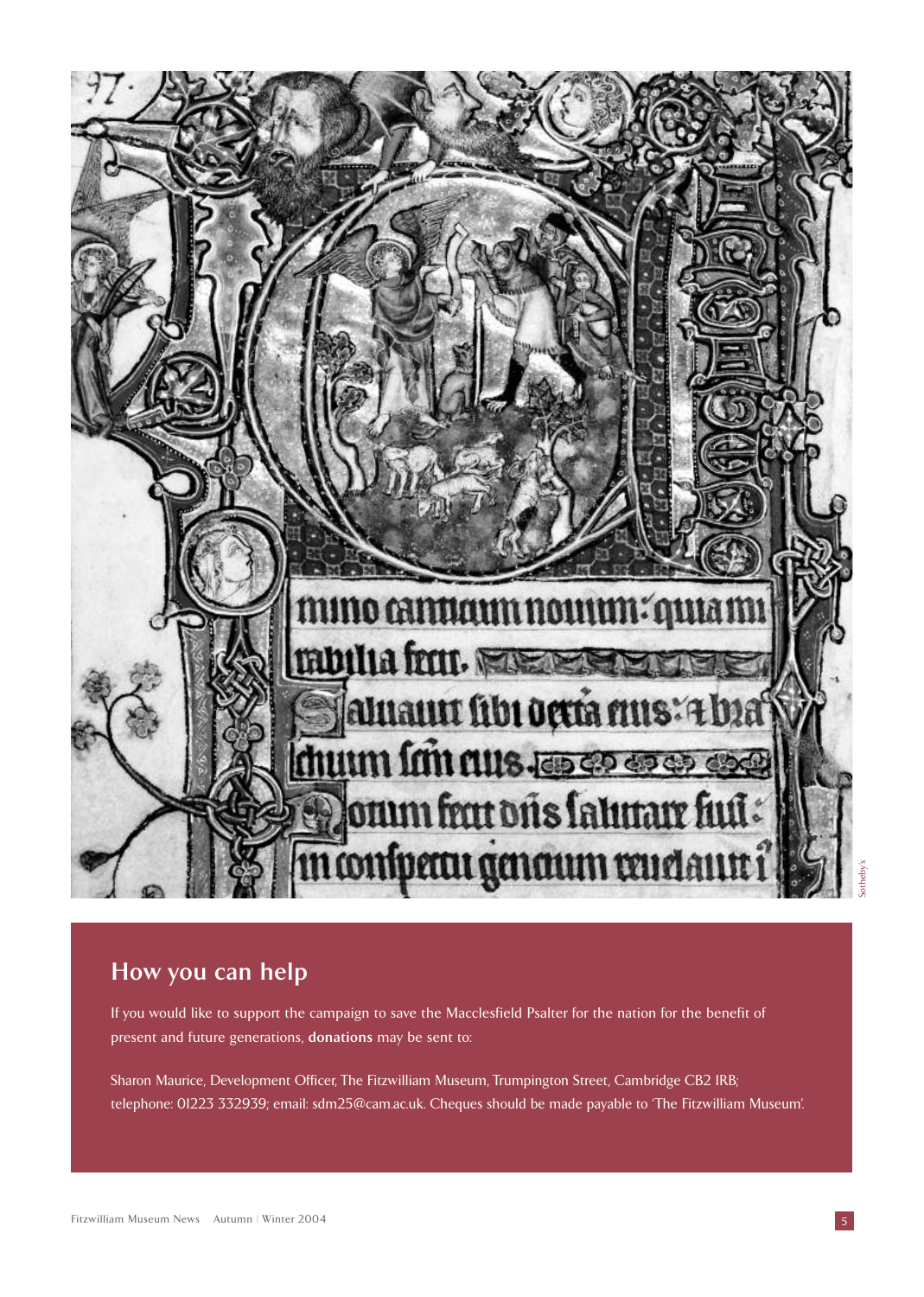

Lucian Freud, III in Paris, 1948 © Lucian Freud

### **Lucian Freud:** Etchings 1946-2004 to 23 December | Mellon Gallery

Lucian Freud: Etchings 1946-2004, the Museum's major exhibition this autumn, presents for the first time to a wide UK public a full survey of Lucian Freud's etchings.

There have been major shows in the USA, Japan and continental Europe, but there has until now been no full retrospective of Freud's etchings in the UK. Although less well known than his paintings, Freud's prints are on a similar level of achievement and demonstrate his essential strengths as an artist.

The exhibition has been organised by the Fitzwilliam – by Craig Hartley, the Museum's Senior Assistant Keeper in charge of prints and a leading authority on Freud's prints - and Marlborough Graphics in association with the Scottish National Gallery of Modern Art. Hartley is also the author of the exhibition catalogue, which aims to introduce Freud's printmaking to a general public who know Freud primarily as a painter and may well be unfamiliar with his prints. The catalogue is available from the Museum's shops, price £6.99.

Exhibition supported by **The Marlay Group**



The Cambridge showing of the exhibition is special in a number of ways, including the first public display of Freud's very latest prints. Before the Fourth, a study of a pregnant woman lying naked, is Freud's first etching of a full-length nude in nearly ten years. A new small painting of the same subject is also displayed for the first time, allowing a comparison of Freud's approach in painting and print.

Another new print on display is The Painter's Garden 2003-2004, a large and impressive view down Freud's garden and a compelling follow-up to the extraordinary Garden in Winter of 1997-9. This is also the first chance for many to see Freud's very rare early etchings, which were sometimes printed in editions as small as three impressions, not all of which survive; these are all from private collections otherwise inaccessible to the public.

In addition to the new work on display, Freud's published prints are complemented by additional loans of stage proofs and pre-publication proofs to shed further light on Freud's printmaking process. Also included in the exhibition is the copper plate for the magnificent portrait of Lord Goodman in his Yellow Pyjamas of 1987.

### Meet the Antiquities

As you passed through the Leventis (Cyprus) Gallery this summer, you might have noticed an enthralled group around a table enjoying a chance to learn about ancient objects. This was part of the 'Meet the Antiquities' scheme which the Antiquities Department successfully introduced last year, providing visitors with the opportunity of seeing close-up objects from the Museum's collection and asking questions about them.

The sessions this summer were run by pairs of Friends Volunteers and the objects they used were two Egyptian funerary figurines (shabtis), two small Greek pots and some fragments of Greek pottery. They were provided with detailed notes about the objects and received training from members of the department, who were on hand as necessary to provide support.

The public response was overwhelming and more sessions are intended in the future.

'What an excellent idea. I came in for a brief visit and found meeting the experts very informative and also very enjoyable. Looking at the exhibits now in a different way.'

'…It was good to be shown something specific in detail – it was fascinating to hear how much could be told about the pieces' purpose and construction from close scrutiny. We all enjoyed it.'

'Fascinating. Brought the experience to life – good to be able to ask questions, then go back for another look.'



Up close and personal: Volunteer, visitor and ancient Greek pot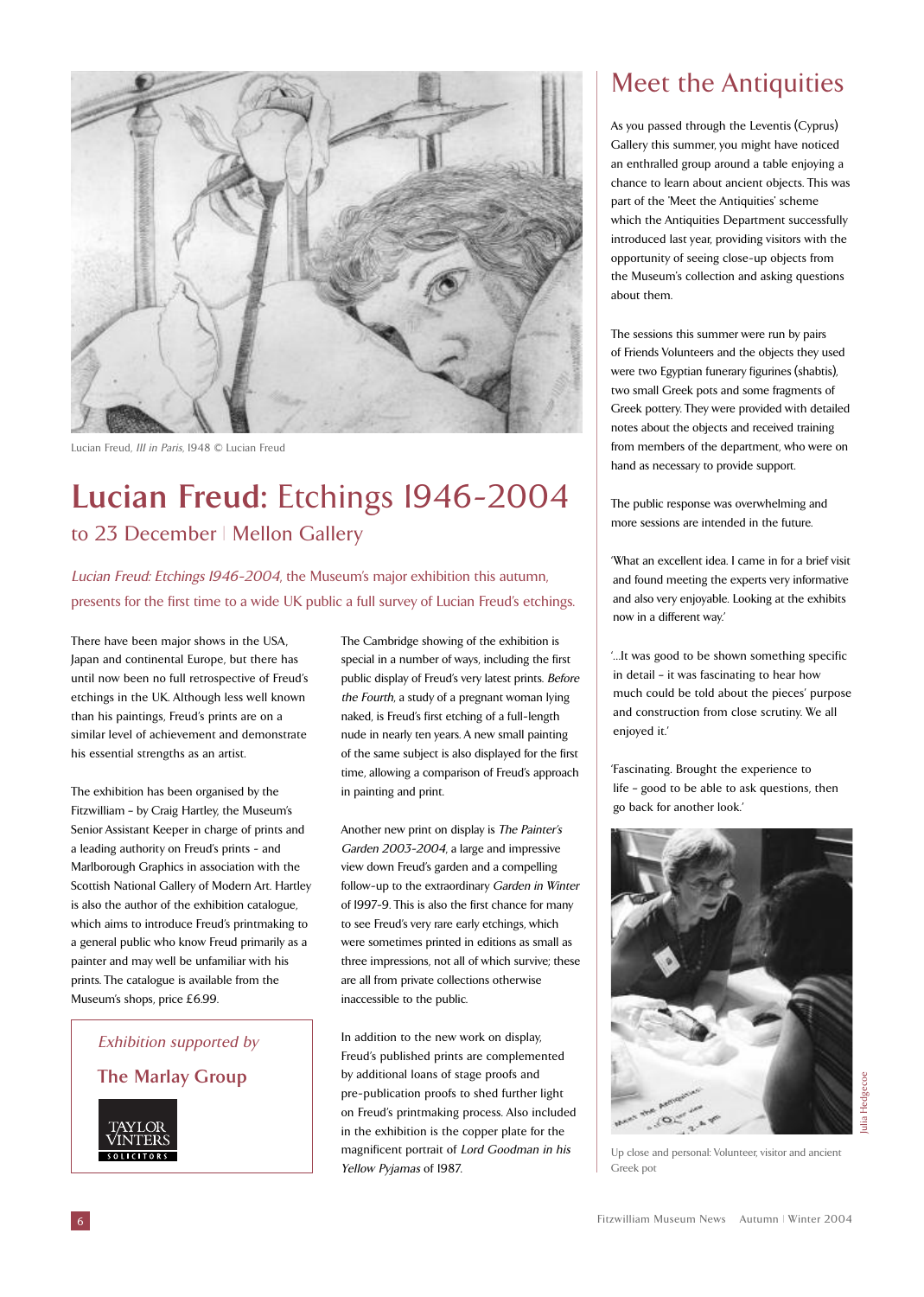### Fitzwilliam launches **Big Draw 2004**



Drawing Breath – the Fitzwilliam's drawing event on Saturday 2 October – launched the fifth annual nationwide Big Draw in the east of England. Over 2,500 visitors of all ages enjoyed a range of drawing activities throughout the galleries, and many joined illustrator Ian Beck to take part in the 'Story Draw' in the Museum's new studio.

#### Refurbishment of the Egyptian Galleries

Following the award of a grant of £586,500 from the Heritage Lottery Fund, and with support from the DCMS/Wolfson Foundation, the Garfield Weston Foundation, the Trusthouse Charitable Foundation, the Friends of the Fitzwilliam and many other organisations and private individuals, the refurbishment of the Egyptian galleries is finally underway. The galleries closed to the public on 5 October to allow staff of the Department of Antiquities to move the collections out in preparation for building work to commence.

The project also includes the conservation of parts of the collection and the three-year appointment of an Outreach Officer to plan and implement programmes of activities to extend access to, and enjoyment of, Ancient Egypt.

Until 8 May, highlights of the Romano-Egyptian collections will be on display in Roman Egyptomania in the Octagon.

### Working with the business community

**Sharon Maurice, Development Officer, reports on recent business support for the Museum**

We would especially like to acknowledge the support that members of the local business community have given the Fitzwilliam Museum during 2004, particularly for the re-launch activities that took place during the summer. Waitrose was outstandingly generous, supplying champagne and canapés for 1,200 guests at the Museum's re-launch party on 5 July – so we extend grateful thanks to the Manager and staff at the Cambridge store and the Marketing team at Waitrose Head Office in Bracknell. We are delighted that Waitrose hosted its own exclusive customer wine-tasting event at the Museum on 25 October.

Thanks are due, too, to the other local businesses who supported the Museum's re-launch: Barclays Bank plc, Deloitte, Cambridge University Press, Cheffins, Marshall of Cambridge Ltd, Prentis & Co and the TTP Group plc, all of whom have helped us to celebrate the opening of the Courtyard development in fitting style.

The Museum benefited too from corporate support for Lasting Impressions: Collecting French Impressionism for Cambridge, the exhibition of French Impressionist art which inaugurated the Mellon Gallery – the Museum's splendid new temporary exhibitions gallery. Dazzle\* and the Zio Corporation, the John Lewis Partnership and Schlumberger all contributed to help bring the exhibition to the widest possible audience, including specially devised education events and family activities and a lecture series given by internationally renowned scholars of French Impressionism.

The exhibition Lucian Freud: Etchings 1946 – 2004, running from 15 October – 23 December, is supported not only by the Marlay Group but also by Taylor Vinters Solicitors who have once again demonstrated in a very tangible way their commitment to supporting the Fitzwilliam Museum and its activities.

The development of Pharos and the eGuide has been supported by Toshiba in Europe and Toshiba UK whose generous donation enabled the 'virtual' process of Japanese woodblock printing to be included in Pharos, and who

also gave the Museum 15 PDAs to launch the eGuide, an interactive guided tour of key items in the Museum's collections.

The Fitzwilliam Museum has also been the venue for two events organised by Arts & Business East; their Development Forum on 3 June was the first event to be held in the Museum's brand new Seminar Room and was attended by representatives from arts organisations and businesses throughout the eastern region including Tim Bishop, Regional Director of BBC East. On 15 July Arts & Business East hosted a breakfast in the Courtyard Café with a Private View of Lasting Impressions. This was followed by a seminar on Arts, Business and the Built Environment: putting art at the heart of property development. Both events were well attended and proved to be extremely popular with delegates.



Waitrose wine-tasting event in the Courtyard

The Museum has benefited from specialist expertise from the Arts & Business Skills Bank Scheme most recently in the form of Simon Gillings from Ernst & Young who has helped to develop a business plan for the Museum.

The Fitzwilliam Museum can offer businesses a range of benefits from corporate hospitality and networking events to marketing opportunities and specially devised activities for employees. To find out more and for details of how your company can support the Fitzwilliam Museum please contact:

**Sharon Maurice, Development Officer, The Fitzwilliam Museum, Cambridge CB2 1RB. Tel: 01223 332939; email: sdm25@cam.ac.uk**